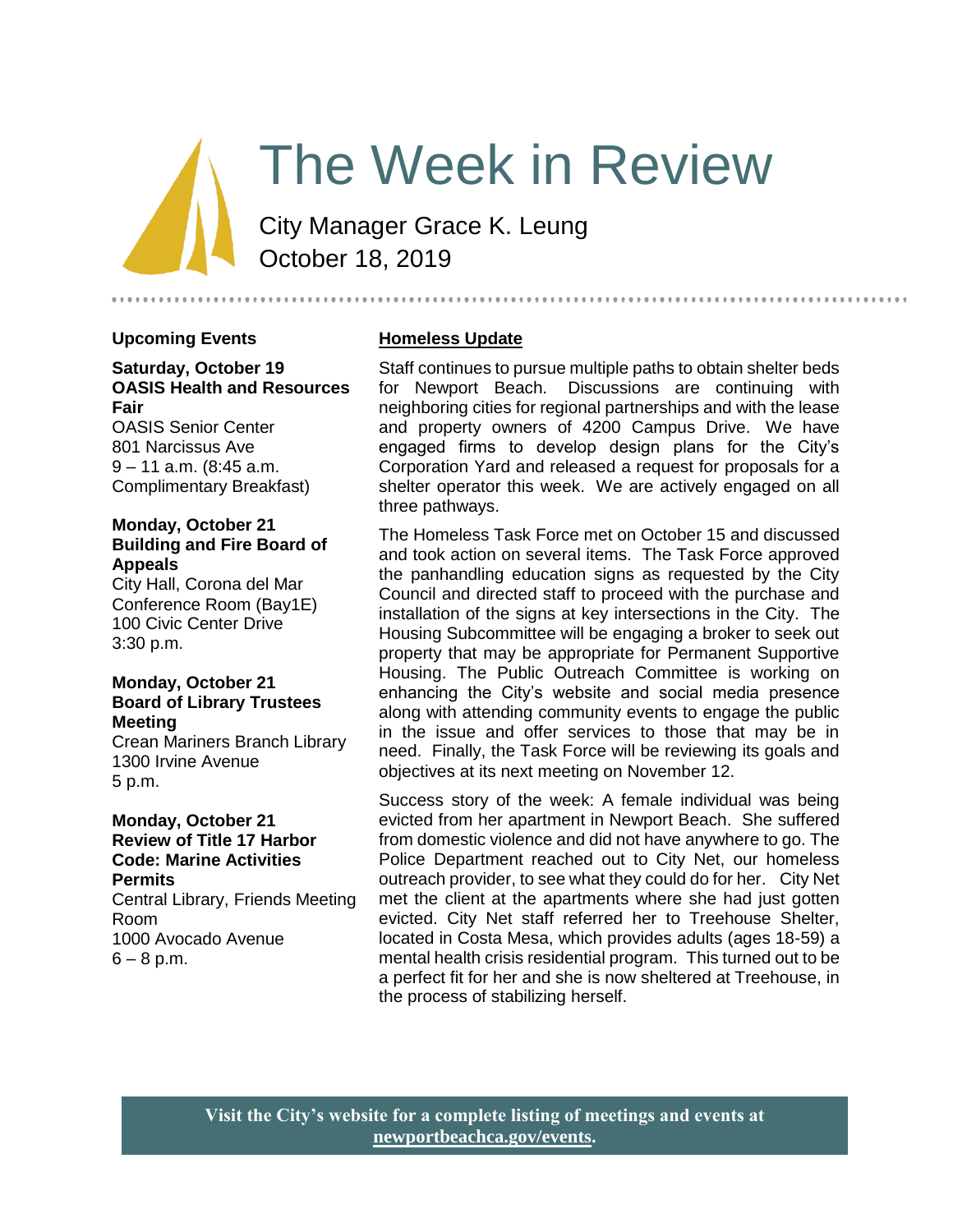**Tuesday, October 22 City Council Study Session** City Council Chambers 100 Civic Center Drive 5 p.m.

# **Tuesday, October 22 City Council Meeting**

City Council Chambers 100 Civic Center Drive 7 p.m.

## **Tuesday, October 22**

**Library Live Series - Elizabeth Turk - Shoreline Project** Friends Meeting Room, Central **Library** 1000 Avocado Avenue 7 p.m. – 8:30

## **Wednesday, October 23 Homelessness 101**

Central Library, Friends Meeting Room 1000 Avocado Avenue  $6 - 8$  p.m. (For information and to register to attend, click [here.](https://www.newportbeachca.gov/Home/Components/Calendar/Event/58861/72))

# **Thursday, October 24**

**Zoning Administrator** City Hall, Corona del Mar Conference Room (Bay1E) 100 Civic Center Dr. 3 p.m.

#### **Saturday, October 26 Council Member Brenner's Town Hall Meeting**

Corona del Mar Fire Station 410 Marigold Avenue Corona del Mar  $9 - 10:30$  a.m.

**Saturday, October 26 Newport, Together Community Fair** Civic Center Green 100 Civic Center Dr. 11 a.m.

# **General Plan Update Steering Committee Meeting**

The General Plan Update Steering Committee (GPUSC) met on Wednesday, October 16, in the City Council Chambers. The GPUSC heard updates on the progress of planning and advertising the October 26 Listen & Learn Launch Event (called the "Newport, Together Community Fair"). The GPUSC also saw the updated interactive online web platform and provided feedback on potential improvements to increase community engagement and feedback opportunities. Lastly, the GPUSC and members of the public discussed the distinction between General Plan policies and Zoning Code regulations, and how that will be addressed through the Listen & Learn Launch Event. It was reiterated that all feedback (with exception of profane or hateful comments) would be catalogued and clarifying questions should be asked of the commenter when necessary to ensure specific feedback that could translate into a future General Plan and/or Zoning Code update.

For additional information, the Committee's page is found [here.](https://www.newportbeachca.gov/government/departments/community-development/planning-division/general-plan-codes-and-regulations/general-plan-update/general-plan-update-steering-committee) You can also check out the General Plan Update webpage at [www.newportbeachca.gov/gpupdate](http://www.newportbeachca.gov/gpupdate) and the interactive website at [https://www.newporttogether.com.](https://www.newporttogether.com/)

## **Newport, Together Community Fair**

As a reminder, please join us for a fun and free community fair on the Newport Beach Civic Green (100 Civic Center Drive) on October 26 from 11 a.m. to 3 p.m. with free TK Burgers for the first 200 people! Enjoy live music by an acoustic band, family-friendly activities, food, and lawn games with your neighbors. Several community organizations and City departments will be in attendance.

The event is the first in a series of community fairs, workshops, pop-up events, and community dialogues to listen and learn from the Newport Beach community about the General Plan and its future update.

Please contact the Community Development Department at 949-644-3200 or [gpupdate@newportbeachca.gov](mailto:gpupdate@newportbeachca.gov) with any questions.

Visit<https://www.newporttogether.com/> for more information.

## **Community Outreach Meeting Held on 2019 Building and Fire Codes**

At a community outreach meeting, the Chief Building Official, Samir Ghosn and the Fire Marshall, Kevin Bass, discussed the proposed changes to the 2019 Building and Fire Codes that become effective Jan 1, 2020. Among the 50 attendees were local architects, engineers, and design professionals. Attendees did not request the deletion of any amendments. However, participants requested future City sponsored seminars to address subjects like egress and accessibility.